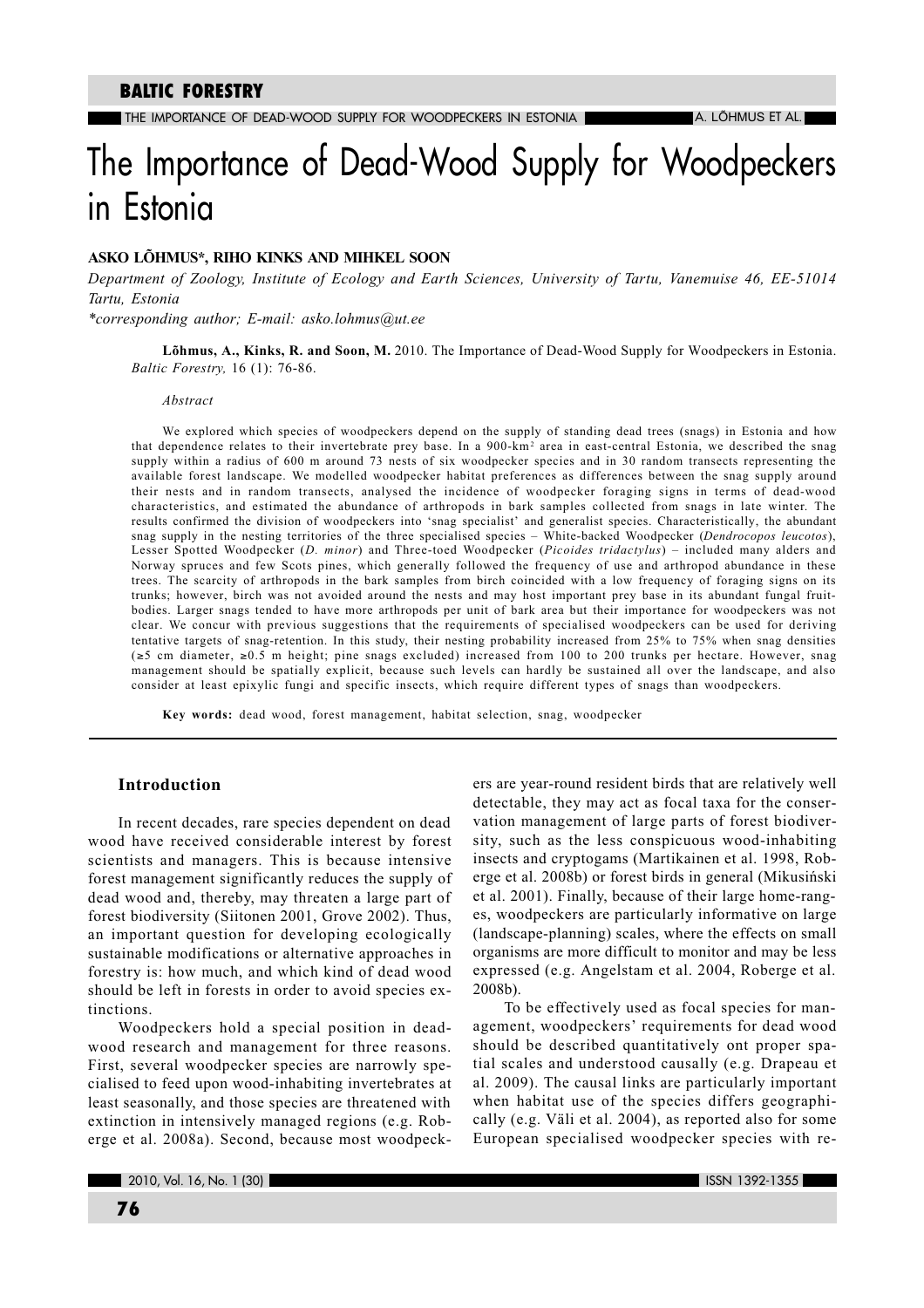A. LÕHMUS ET AL.

spect to forest types used (Angelstam et al. 2004). Such variation includes the large-scale patterns created by climate: in areas experiencing thick and lasting snow cover, most downed wood remains inaccessible in winter and standing dead trees (hereafter 'snags') become crucial for woodpeckers (Aulén 1991, Bull et al. 1993). Interestingly, a recent study found relatively weak relationships between snag supply and woodpecker abundance in four species in southcentral Lithuania, which was attributed to the narrow range of conditions studied (Roberge et al. 2008a). Hence, additional Baltic studies are needed, particularly from northern (hemiboreal) areas, with an emphasis on which kind of snags, and why, are crucial. That would mean measuring the actual supply of invertebrate prey in snags in relation to snag characteristics  $-$  a rare type of studies in general and not undertaken in hemiboreal Europe to our knowledge. In hemiboreal environments, winter food base is critical for woodpeckers, and in this season the specialist species actually use dead trees most (Pettersson 1983, Aulén 1988).

In this study we explore which species of woodpeckers depend on the supply of snags in Estonia, how that dependence might be related to the winter abundance of invertebrates in those trees, and how the incidence of woodpecker nesting in relation to snag supply could be used for informing forest management. Obviously, the abundance of invertebrates in snags generally follows snag abundance, but we ask whether the species and size of the trees also matter. Thus, we (1) relate, using multifactor logistic regression modelling, the incidence of nesting territories of woodpeckers to the abundance of various fractions of snags; (2) compare the snags of four common taxa - Scots pine (Pinus sylvestris), Norway spruce (Picea abies), birches (Betula spp.) and black alder (Alnus glutinosa) – both in terms of their use by woodpeckers and the abundance of wintering arthropods; (3) test for tree-size effects to explore a possible conflict with forestry – arthropods may be most abundant in large snags (Grove 2002, but see Lindhe et al. 2005), while such snags are particularly rare in managed forest landscapes (Lõhmus 2003, Lõhmus et al. 2005). We expect that the types of snags having the highest arthropod abundance are most used for foraging by woodpeckers and such snags are also most influential for the birds' nesting territory selection. We also expect that these patterns are most pronounced for previously distinguished 'snag specialist' woodpecker species (Roberge et al. 2008a), which then could be collectively used for informing forest management.

# **Materials and methods**

### Study area and sampling design

The study was carried out in a 900-km<sup>2</sup> area in east-central Estonia (58°25' N, 26°20' E). The terrain is flat. Forest land covers 49%, agricultural land 36%, mire 8%, flood-plains 2%, rivers and lakes 2% and settlements 3% of the area. Half the forests grow on wet soils. Most forests feature a single-aged tree layer (because of a long clear-cutting history) and consist, on average, of 46% birch, 17% Scots pine, 15% Norway spruce, 9% aspen (*Populus tremula*), 7% grey alder (Alnus incana), 6% black alder and 1% other tree species. The area includes nature reserves as well as different production forests (four State forest districts as well as a large number of private owners), reflecting the management regimes as well as landscape composition typical of Estonia. That similarity includes about 40% of forest land being developed during the twentieth century, a low proportion of old unmanaged forests (2% of forest land), mostly natural regeneration resulting in mixed stands, and a low intensity of thinnings (see Lõhmus 2002, Lõhmus and Lõhmus 2005, Lõhmus et al. 2005).

The sampling scheme was based on the locations of  $(1)$  woodpecker nests and  $(2)$  randomly distributed transects all over the forest land (forest and clear-cuts) to reveal the general situation 'available' for woodpeckers. The latter comprised 30 long (2 km), straight transects marked in the field (see Lõhmus et al. 2005 for a map and further details). Woodpecker nests were sought systematically in 1999-2001 in the nesting territories previously mapped using playback techniques in early spring (see Lõhmus et al. 2000 for preliminary results) and a combination of several other standard methods (forest birds of the study area have been the subject of intensive long-term surveys; e.g. Lõhmus 2004, 2005).

#### **Fieldwork and laboratory work**

Two datasets on dead-wood abundance and use by woodpeckers were collected between 2000 and 2004. First, snags were counted along strip transects of 10 m width (five metres to both sides of the transect line). In addition to the random transects (see above), three 'nest-site transects' were delineated around each woodpecker nest. The nest-site transects were straight, 600 m long each, and maximally spaced out while staying in forest as much as possible. Hence, when the nest was completely surrounded by forest, the transects were 120° apart from each other, but when the nest was situated at forest edge, the transects were not directed to the open land and were distributed more densely. The nest-site transects were planned on the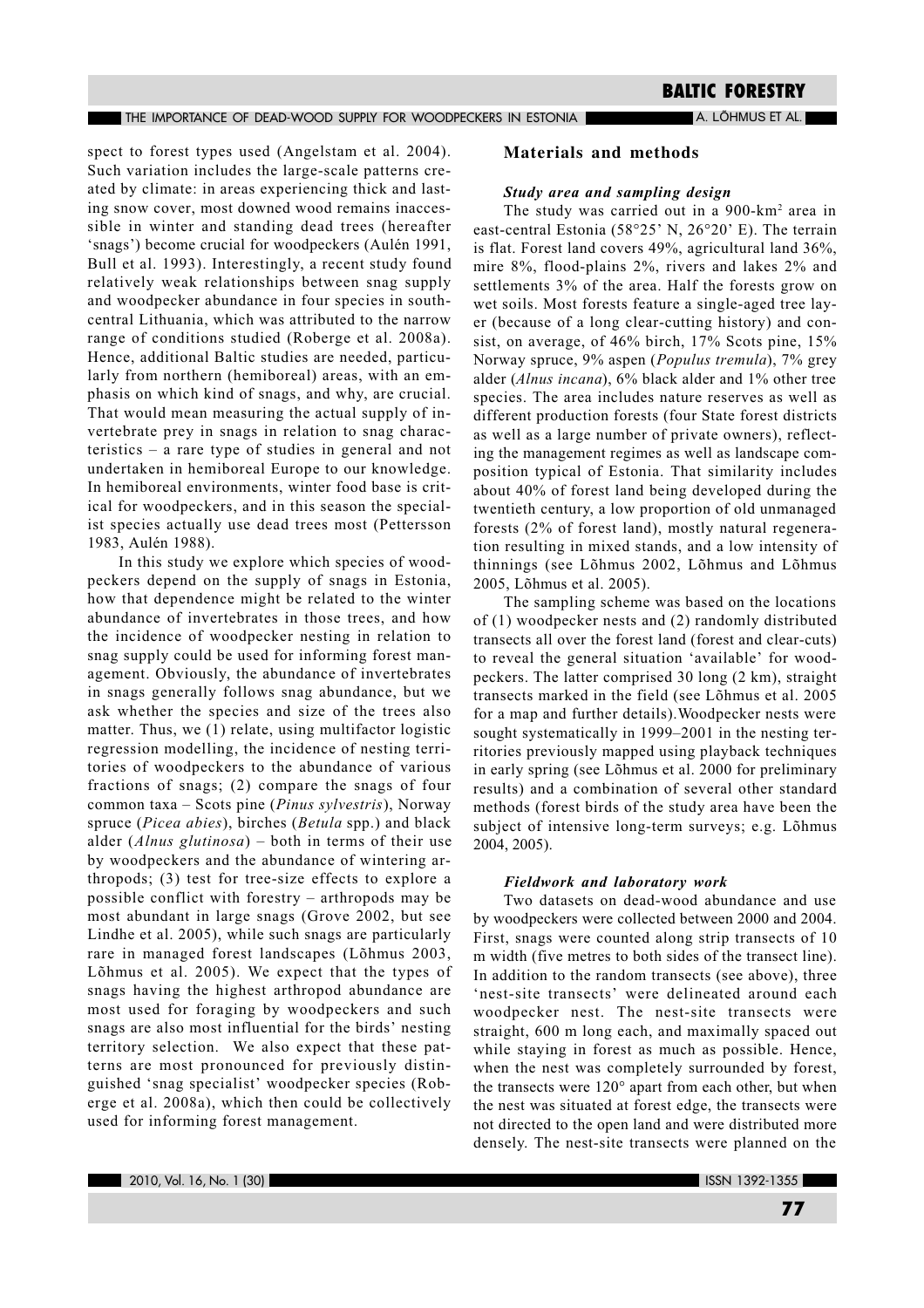#### The importance of dead-wood supply for woodpeckers in estonia The Theory A. Löhmus et al.

map prior to fieldwork and, thus, randomly sampled the forests in woodpecker territories. In order to maintain observational independence, only one nest from each nesting territory was described, and nesting territory (or random transect) was used as the sample unit instead of individual trees or nest-site transects. To optimize field effort, only a random selection of the nests of the most common species, the Great Spotted Woodpecker (Dendrocopos major), were described. Altogether, 73 nests of six species of true woodpeckers were included – in addition to the Great Spotted Woodpecker also the White-backed Woodpecker (Dendrocopos leucotos), Lesser Spotted Woodpecker (D. minor), Black Woodpecker (Dryocopus martius), Greyheaded Woodpecker (Picus canus) and Three-toed Woodpecker (Picoides tridactylus).

In the random-transect and nest-site-transect strips, the same observer (R, K,) counted all snags at least 0.5 m tall and 5 cm diameter at breast height (or at the top in case of lower stumps). In nest-site transects, the data were separately collected for 100m sections from the nest up to 600 m. That total distance corresponds to typical nesting-territory size of woodpeckers (see Hagemeijer and Blair 1997), while the sections were used to detect the scale of habitat selection of the birds. For each of the 46 061 snags recorded, the species (six taxa distinguished: Scots pine, Norway spruce, Betula spp., Alnus spp., aspen, other), height class (three categories:  $1, 0.5-3$  m;  $2$ , reaching subcanopy; 3, large tree reaching upper canopy) and presence of any signs of woodpecker foraging were recorded. The most common tree species in the category 'other' was European ash (Fraxinus excel $sior$ ).

A supplementary dataset was collected by another observer (P. Lõhmus) to explore woodpeckers' intensive use of dead-wood items of particular qualities, including downed dead wood. For that, all large snags (diameter at breast height (DBH)  $\geq 10$  cm; over 1.5 m tall) and downed wood (diameter of the thickest end  $\geq$ 20 cm;  $\geq$ 50 cm long) were mapped on the random transects (see Lõhmus et al. 2005 for general results). The 2573 items found were characterized by tree species, diameter, decay stage, and extensive breakage by woodpecker activity; snags were also divided into those with bark (over 20% of surface covered with bark) and without.

To estimate the abundance of arthropods wintering in the snags, 80 trees of four common species (Scots pine, Norway spruce, birch and Black alder) were sampled on ten transects by M. S. The transects were selected according to the co-occurrence of the tree species there to minimize the effects of surrounding habitats. In late March to early April 2004 and 2005, bark samples were collected from two dead trunks of each tree species in each transect and year using a modified method of Powell et al. (2002). Only trunks having relatively intact wood (approximately 1 cm could be penetrated by knife) and extensive bark cover were considered, and size differences between the trees of different species were avoided. From each trunk, bark was removed at two  $15 \times 15$  cm square plots (facing north and south, respectively) at approximately 1 m height. After the bark removal, xylem gallery entrances of wood-boring insects were counted in each exposed plot. The bark samples were dissected in laboratory and all arthropods found were determined to order and counted. In case of Collembola, only individuals >5 mm long were recorded. Because most gallery entrances had been made by beetles, the index of beetle abundance was derived as the sum of individuals found and the entrances (Powell et al. 2002).

## Data analysis

The data analysis comprised three parts: (1) distinguishing the characteristic features of the snag supply around specialist-woodpecker nest-sites as compared with the situation generally available (random transects) or around generalist woodpecker nest-sites; (2) relating the incidence of woodpecker foraging to the characteristics and location (around nest-sites vs. in random transects) of dead trees; (3) testing for tree species and diameter effects on the abundance of arthropods in the bark samples. The analyses were carried out using STATISTICA 8.0 software. In case of parametric tests, Kolmogorov-Smirnov test was used to check the normality of distributions, and logarithmic transformations were used by necessity in part (3).

For part (1), eleven candidate variables were used: diversity of the snag supply (Shannon index calculated from the relative frequencies of the trees in the 18 taxon×size categories), total density of snags, and its subsets - snag densities of the three height categories and six taxon categories. The densities were obtained by standardising snag count results of random and nest-site transects (all three transects of each nestsite pooled) to trees-per-hectare units. Two nests in cemeteries were omitted from the analyses as outliers. Then, confirmative one-way analyses of variance of total snag density and snag composition were carried out to explore the expected grouping of the species as specialists and generalists. The expectation was that the snag supply around the nest-sites of specialist species tends to be more abundant and compositionally different from random transects. Those differences of each nest site and random transect from each other were measured in cluster analysis as Euclidean

٠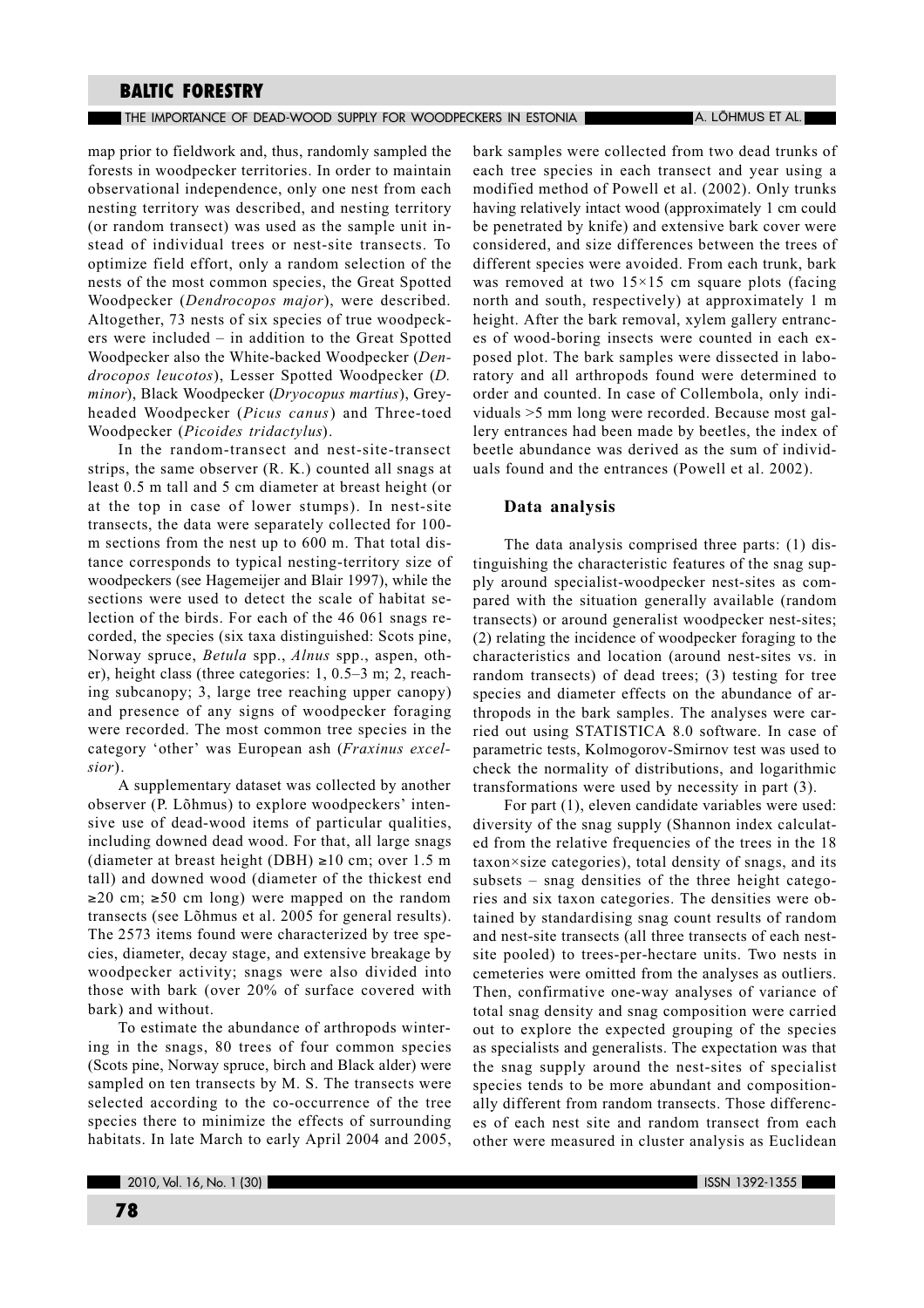distances using ten variables (omitting the total density). Finally, the characteristic features of the nestsites of specialist species were extracted using multivariate logistic regression (separately for the comparison with generalists and the random transects). Because of many redundant variables, we first made preliminary univariate screening of the variables. The best explanatory models with those variables having univariate  $p < 0.1$  were then built using both forward and backward stepwise procedure.

THE IMPORTANCE OF DEAD-WOOD SUPPLY FOR WOODPECKERS IN ESTONIA

In part (2), two basic analyses were carried out. First, the incidence of intensive foraging (see above) was related to tree species and tree diameter using logistic regression. Second, analyses of variance (ANOVA) were conducted to check whether the proportion of snags carrying any signs of woodpecker foraging differed according to their location around woodpecker nests vs. random transects, tree taxa and height categories. For those ANOVAs, the sample unit was either a random transect or a nest-site, and the proportions of use for different tree taxa or height categories were treated as repeated measures in each transect. Only the proportions based on at least five snags observed were considered.

For the arthropod analysis (part 3), the sample unit was a tree species in one transect, i.e. the abundance values of each major arthropod taxon group from the two snags  $\times$  two bark samples of each tree species were averaged. The effects of tree species and tree diameter were then explored using conventional univariate tests depending on the variable distribution (ANOVA, Kruskal-Wallis ANOVA, Spearman correlation).

## **Results**

## Snags around woodpecker nests and in random transects

The general analysis of the supply of snags around woodpecker nests and on the random transects strongly supported the ecological groups of specialist and generalist species among woodpeckers. The total density of snags differed among woodpecker species and the random transects (ANOVA:  $F_{6.96} = 2.4$ ,  $p = 0.035$ , with the three expected specialist species (White-backed Woodpecker, Lesser Spotted Woodpecker, Three-toed Woodpecker) nesting in most snagrich forests (Fig. 1a). The values observed (Fig. 1a) indicate that values exceeding 150 dead trunks per hectare result in a rapid increase in the probability of nesting of those species. The same species consistently differed most from the random transects in terms of snag composition (Fig. 1b).

The total density of snags did not vary along with the distance from woodpecker nests within the 600 m



**BALTIC FORESTRY** 

A. LÕHMUS ET AL.

Figure 1. Mean  $(± SE)$  density of snags (a) and difference from the snag composition of random transects (b) in the nesting territories of six species of woodpeckers and the random transects. Species: D. leu - Dendrocopos leucotos, D. maj - D. major, D. min - D. minor, D. mar - Dryocopus martius, P. can – Picus canus, P. tri – Picoides tridactylus. The numbers are sample sizes. In part (b), 'random transects' denote the mean difference of random transects from all other random transects

considered (Repeated measures ANOVA for the six 100m distance classes:  $F_{5,345} = 0.3$ ,  $p = 0.90$ ). However, the difference between specialist and generalist species  $(F_{1.69} = 4.8, p = 0.032)$  was most pronounced within 200 m (Fig. 2a) even though the distance  $\times$  woodpecker type interaction was not significant ( $F_{5,345} = 0.9$ , p =  $0.51$ ).

Of eleven variables considered for distinguishing the snag supply around the nests of specialist species and the random transects (Table 1), three (densi-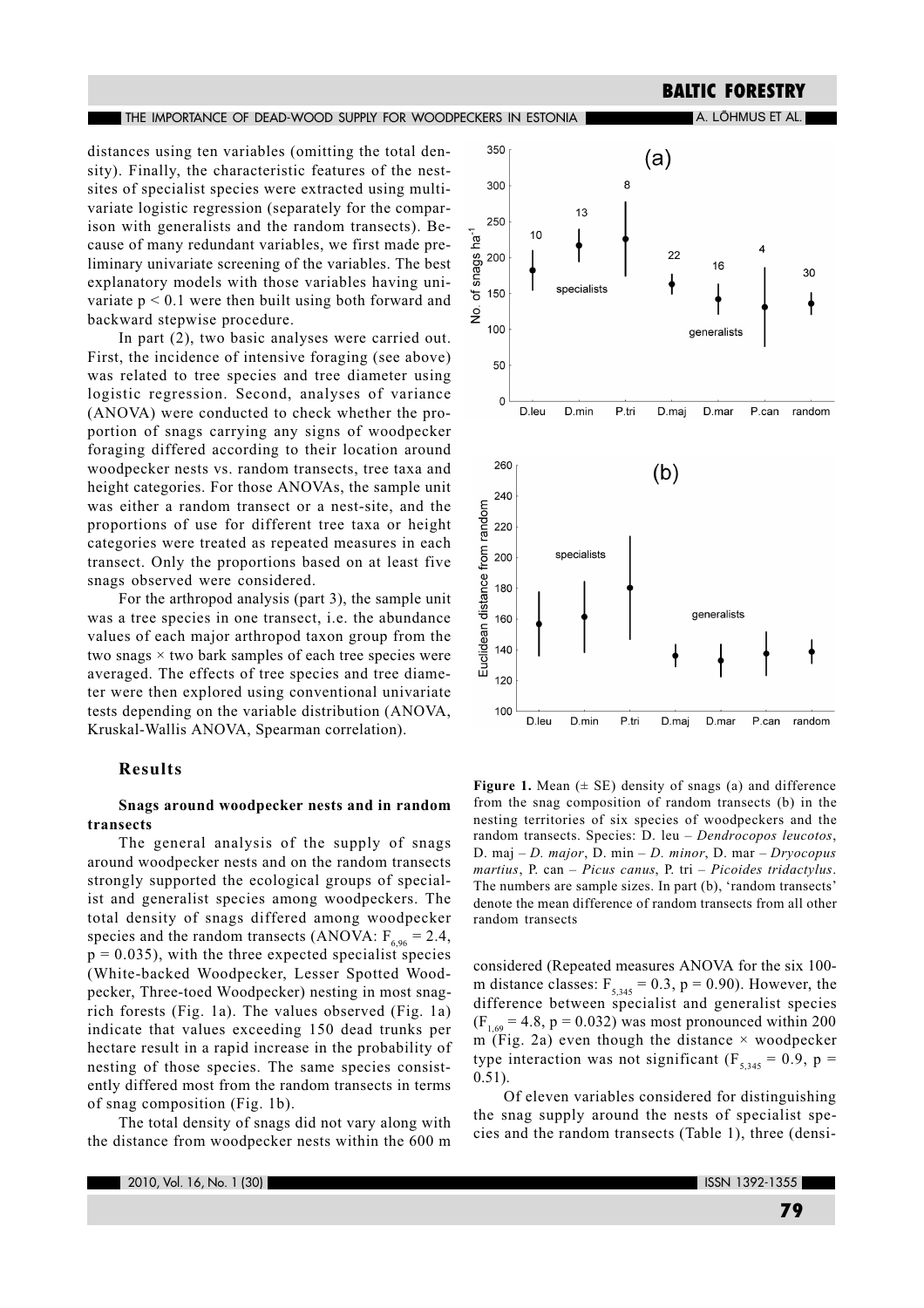THE IMPORTANCE OF DEAD-WOOD SUPPLY FOR WOODPECKERS IN ESTONIA

a. Lõhmus et al.



Figure 2. Mean ( $\pm$  95% CI) density of snags (a) and the proportion carrying signs of woodpecker foraging (b) along with the distance from woodpecker nests (100-m distance intervals; generalist and specialist species distinguished, cf. Fig. 1)

Table 1. Characteristics of the snag supply in the forests around woodpecker nests and in random transects

| Variable                                          | Median (quartile range) |                      |                |  |  |  |
|---------------------------------------------------|-------------------------|----------------------|----------------|--|--|--|
|                                                   | Specialist              | Generalist           | Random         |  |  |  |
|                                                   | species <sup>a</sup>    | species <sup>b</sup> | transects      |  |  |  |
|                                                   | $(n = 31)$              | $(n = 42)$           | $(n = 30)$     |  |  |  |
| <b>General statistics</b>                         |                         |                      |                |  |  |  |
| Total density of snags, no. ha <sup>-1</sup>      | 195 (150-235)           | 145 (92-204)         | 119 (68-196)   |  |  |  |
| Shannon index of diversity                        | $1.8(1.6 - 2.0)$        | $1.8(1.7-1.9)$       | $1.7(1.5-2.1)$ |  |  |  |
| <b>Tree-species composition</b>                   |                         |                      |                |  |  |  |
| Snags of Pinus sylvestris, no. ha <sup>1</sup>    | 0(0)                    | $0(0-51)$            | $1(0-36)$      |  |  |  |
| Snags of Picea abies, no. ha                      | $24(5-39)$              | $10(5-28)$           | $9(2-21)$      |  |  |  |
| Snags of Betula spp., no. ha <sup>1</sup>         | 60 (18-98)              | $31(16-82)$          | $19(8 - 69)$   |  |  |  |
| Snags of Alnus spp., no. ha <sup>1</sup>          | $81(41 - 112)$          | 29 (13-79)           | $31(3 - 47)$   |  |  |  |
| Snags of Populus tremula, no. ha <sup>-1</sup>    | $5(0-13)$               | $3(0-9)$             | $1(0-5)$       |  |  |  |
| Snags of other tree species, no. ha <sup>-1</sup> | $5(1-9)$                | $2(0-5)$             | $2(0-7)$       |  |  |  |
| Size composition                                  |                         |                      |                |  |  |  |
| Snags 0.5-3 m tall, no. ha <sup>-1</sup>          | 101 (68-141)            | 74 (41-123)          | 55 (26-92)     |  |  |  |
| Medium-height snags, no. ha <sup>-1</sup>         | 83 (55-108)             | 54 (37-87)           | 59 (30-87)     |  |  |  |
| Large dead trees, no. ha <sup>1</sup>             | $5(3-10)$               | $5(3-8)$             | $5(2-8)$       |  |  |  |
|                                                   |                         |                      |                |  |  |  |

a Dendrocopos leucotos, D. minor, Picoides tridactylus

b Dendrocopos major, Dryocopus martius, Picus canus

c calculated from the relative abundances of 18 types (6 taxa  $\times$  3 height classes)

ty of 'other' tree species and large trees; diversity of the snag supply) were not significant ( $p > 0.1$ ) at the univariate screening stage. Among the remaining var $i$ ables, only two were significant after controlling for the total density of snags (likelihood-ratio test:  $\chi^2$  = 9.5, p = 0.002): the densities of spruce (positive;  $\chi^2$  = 7.4,  $p = 0.006$ ) and pine (negative;  $\chi^2 = 14.5$ ,  $p < 0.001$ ). A full type-III model with those three variables retained all of them as significant (Table 2); this was also the best model among all possible three-variable models, and no other variable could be added to retain all variables significant at  $p < 0.05$ .

Of eleven variables considered for distinguishing the snag supply around the nests of specialist and generalist species, four (density of birch, aspen, large snags, and the diversity of the snag supply) were not significant ( $p > 0.1$ ) at the univariate screening stage and two more variables (densities of low- and mediumheight snags separately) did not contribute to the total density of snags. However, such independent contributions were detected for the densities of alders (positive;  $\chi^2 = 3.8$ , p = 0.05), spruce (positive;  $\chi^2 = 4.6$ , p = 0.031), 'other' tree species (positive;  $\chi^2 = 4.3$ , p = 0.039) and pine (negative;  $\chi^2 = 12.0$ , p < 0.001). Because these

2010, Vol. 16, No. 1 (30)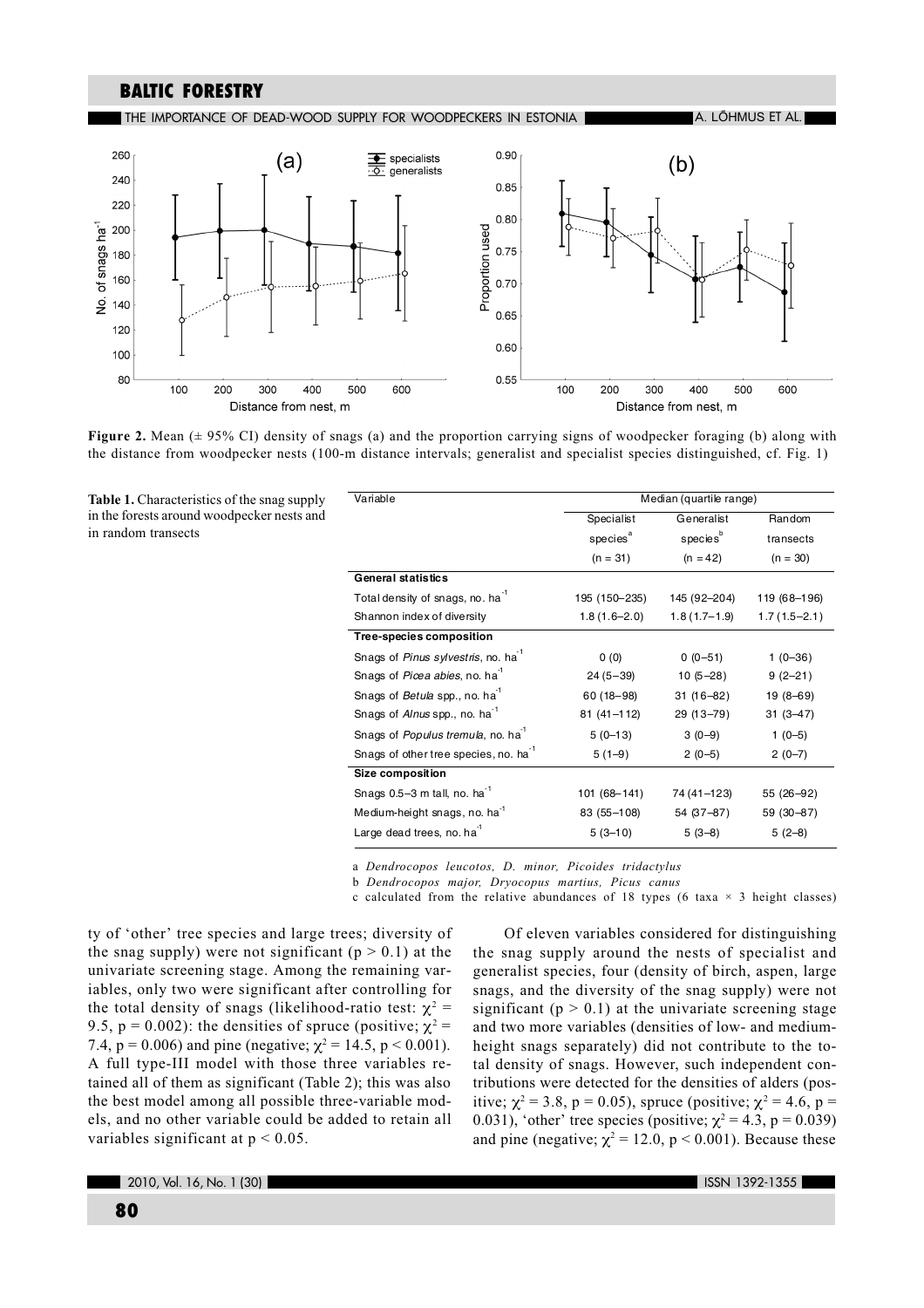THE IMPORTANCE OF DEAD-WOOD SUPPLY FOR WOODPECKERS IN ESTONIA

#### A. LÕHMUS ET AL.

Table 2. The best multivariate logistic regression models separating the snag supply around the nests of specialist woodpecker species  $(n = 31)$  from the snag supply in random transects  $(n = 30)$ and around the nests of generalist woodpeckers ( $n = 41$ ). Note the two alternative models for the specialists vs. generalists contrast.  $LL - log-likelihood$  of the variable

| Variable                                                                     | Estimate | <b>SE</b> | LL      | $\chi^2$ | р      |  |  |
|------------------------------------------------------------------------------|----------|-----------|---------|----------|--------|--|--|
| Specialists vs. random transects (model log-likelihood -28.3, p<0.0001)      |          |           |         |          |        |  |  |
| Total density of snags, no. ha <sup>-1</sup>                                 | 0.012    | 0.004     | $-33.1$ | 9.4      | 0.0021 |  |  |
| Snags of Pinus sylvestris, no. ha <sup>-1</sup>                              | $-0.061$ | 0.035     | $-33.8$ | 10.9     | 0.0010 |  |  |
| Snags of Picea abies, no. ha <sup>-1</sup>                                   | 0.034    | 0.020     | $-30.3$ | 3.9      | 0.0497 |  |  |
| Specialists vs. generalists, model I (model log-likelihood -38.1, p<0.0001)  |          |           |         |          |        |  |  |
| Snags of Picea abies, no. ha <sup>-1</sup>                                   | 0.040    | 0.015     | $-42.3$ | 8.4      | 0.0037 |  |  |
| Snags of Alnus spp., no. ha <sup>-1</sup>                                    | 0.014    | 0.005     | $-42.6$ | 8.9      | 0.0028 |  |  |
| Snags of other tree species, no. ha <sup>-1</sup>                            | 0.083    | 0.046     | $-41.2$ | 6.1      | 0.0133 |  |  |
| Specialists vs. generalists, model II (model log-likelihood -40.1, p<0.0001) |          |           |         |          |        |  |  |
| Total density of snags, no. ha <sup>-1</sup>                                 | 0.008    | 0.004     | $-43.2$ | 6.2      | 0.0130 |  |  |
| Snags of Pinus sylvestris, no. ha <sup>-1</sup>                              | $-0.046$ | 0.026     | $-46.1$ | 12.0     | 0.0005 |  |  |

 $1.0$ 

variables tended to lose their significance in a full type-III model (obviously because of redundancy-related confounding effects to each other), additional approaches were used to find the best explanatory sets. First, both forward and backward stepwise procedures extracted the densities of alder and spruce snags as explanatory variables, while the forward procedure also included the density of 'other' tree species (i.e., mostly Fraxinus excelsior) (Table 2). Second, exploration of the best subsets indicated that, although the model extracted in the previous approach was the best threevariable subset, the best two-variable subset was actually formed by the two variables left out. Therefore, the model comprising the total density of snags (positive) and pine snags (negative) should be considered an alternative (Table 2).

Because the specialist woodpeckers so clearly avoided pine snags (see also Table 1), a simple practical logistic model was elaborated to illustrate their nesting probability in relation to the density of all nonpine snags. That relationship (Fig. 3) indicated that when the density of such snags increased from 150 to 300 snags ha<sup>-1</sup> the probability of specialist woodpecker nesting increased approximately from 50% to 90%. While there appeared an up to 25% theoretical probability of woodpecker nesting even at snag densities below 100 snags ha<sup>-1</sup> (Fig. 3), it should be reminded that 75% of the nest-sites found actually had at least 150 snags ha<sup>-1</sup> (Table 1).

## **Woodpeckers' foraging signs on dead trees**

In the random transects, thirty-five  $(2.0\%)$  of the 1724 snags described (including 2.1% of the 1324 trees with bark, and 1.8% of the 400 trees without bark), but no downed tree ( $n = 849$ ), were intensively used by woodpeckers for foraging. Such intensive use by woodpeckers depended significantly on tree species (likelihood-ratio test:  $p < 0.0001$ ), with Scots pine being used significantly less often (Wald test:  $p = 0.032$ ) and black alder significantly more often  $(p < 0.0001)$ 



Figure 3. Predicted probabilities (y-axis) and observed incidence (31 nest-sites vs. 30 random transects) of the nesting of specialised woodpeckers in relation to the total density of snags other than those of Scots pine. The parameters of the logistic equation are: coefficient =  $0.015 \pm 0.004$ SE ( $\chi^2$ <sub>1</sub> = 18.4, p < 0.0001), intercept -2.226 ± 0.707

than 'other' tree species. In contrast, tree diameter was not related to the incidence of woodpecker foraging neither as the main effect (likelihood-ratio test:  $p =$ 0.44) nor when nested within tree species ( $p = 0.91$ ).

In addition to those extensively used trees, most snags carried at least some signs of woodpecker foraging. Such snags formed, on average,  $71 \pm 16\%$  (SD) of the snags on the 30 random transects, which did not differ significantly from  $75 \pm 12\%$  around 42 nests of generalist woodpeckers and  $74 \pm 12$  % around 33 nests of specialized woodpeckers (ANOVA:  $F_{2,102} = 1.0$ , p = 0.38). However, there still was a clear within-territory decrease in the proportion of snags used along with the distance from the nest (Repeated measures ANO-VA for the six 100-m sections:  $F_{5,330} = 6.7$ , p < 0.0001): snags were most frequently used within 200–300 m of woodpecker nests (Fig. 2b). That tendency did not differ between generalist and specialist species (woodpecker  $\times$  section interaction:  $F_{5,330} = 1.0$ , p = 0.44).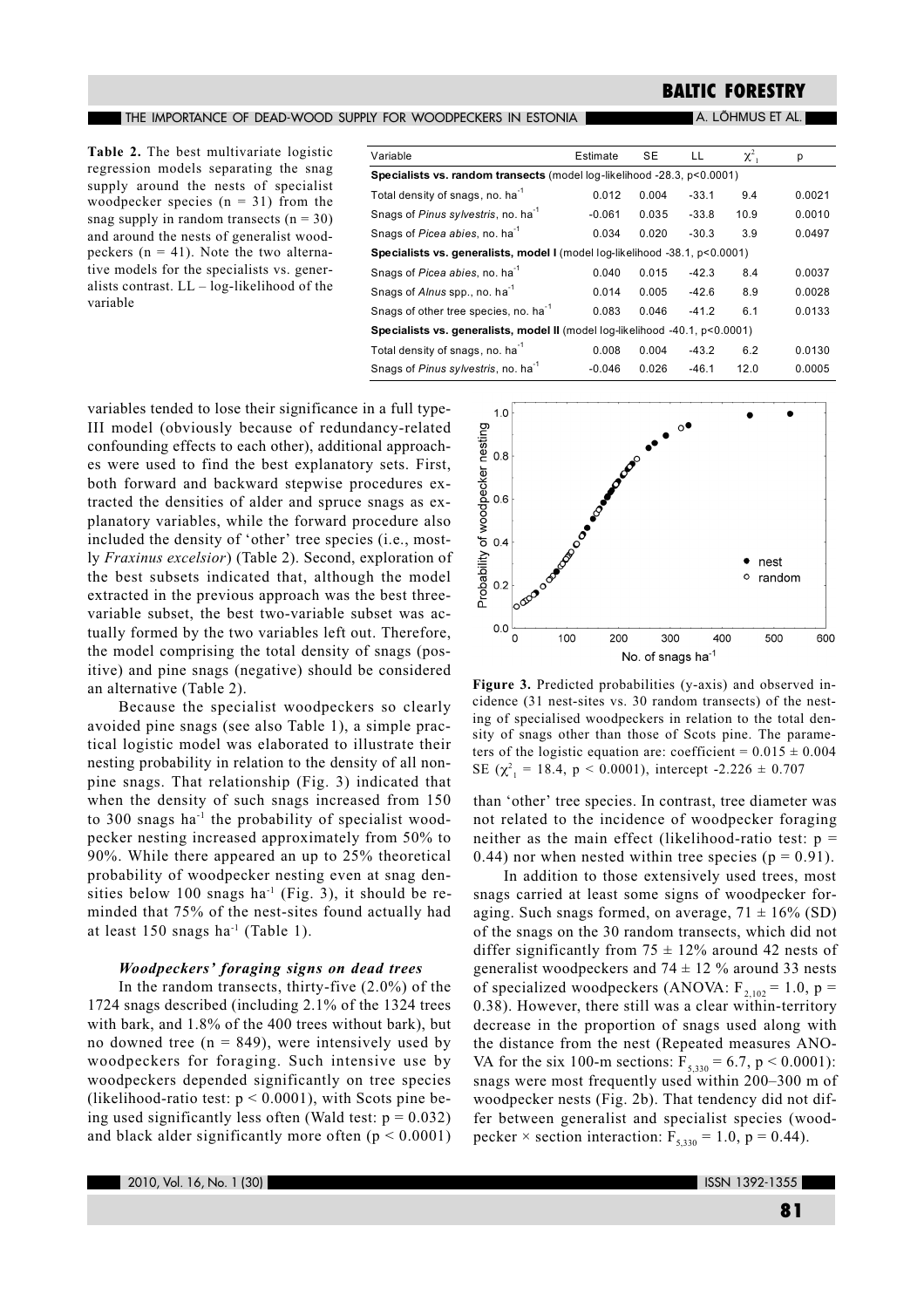THE IMPORTANCE OF DEAD-WOOD SUPPLY FOR WOODPECKERS IN ESTONIA

The use of snags differed among height categories (Repeated measures ANOVA:  $F_{2,148} = 25.8$ , p < 0.0001) with dead trees reaching the upper canopy being used significantly more frequently (Tukey test:  $p < 0.0001$ ) than the two lower height classes. The frequency of use of the latter was similar (Tukey test:  $p = 0.88$ ). That height-dependency was similar on random transects and around nest-sites (transect type  $\times$ height category interaction:  $F_{4,148} = 0.6$ , p = 0.70).

Analyses of tree-species dependent use by woodpeckers were complicated because only a few tree species co-occurred in reasonable numbers in the same transects or around the same nest-sites. Yet, highly consistent pairwise tree-species effects (mean values compared within the sample units) confirmed three main patterns in the average values (Fig. 4). First, the use of birch was less frequent than any other common species. Compared with alders (Repeated measures ANO-VA:  $F_{183}$  = 70.6, p < 0.0001), spruce ( $F_{175}$  = 20.1, p < 0.0001) and aspen ( $F_{144} = 6.2$ , p = 0.017) the less frequent use of birch was similar around the nests and in random transects. Secondly, the difference between birch and pine  $(F_{1,28} = 10.6, p = 0.0030)$  was only pronounced in the random transects (Tukey test:  $p = 0.002$ ), not around the nests of either generalist (Tukey test:  $p =$ 0.99) or specialist woodpeckers (Tukey test:  $p = 0.76$ ; the interaction term in general:  $F_{2,28} = 4.1$ ,  $p = 0.028$ ). That tendency of less frequent use of pines around woodpecker nests than in the random transects (Fig. 4) was also seen when analysed separately (One-way

图 Generalist woodpeckers 22 Specialist woodpeckers 13 16 4 100 8 21 19 10 15 21 22 34 28 22 40 31 24 39 33 Woodpecker foraging signs, % 80 60 40 20  $\Omega$ Pinus Picea Betula Alnus Populus Other

 $\square$  Random transects

Figure 4. Mean  $($   $\pm$  quartile range) share of snags with the signs of woodpecker foraging in relation to tree species and location (random transects or woodpecker nesting territories). The numbers refer to sample sizes (the transects or territories with at least five trees observed)

ANOVA:  $F_{2,30} = 4.4$ ,  $p = 0.021$ ; but note the very small sample size for specialist woodpeckers). Third, there were no significant differences in the overall use frequency between any other main tree taxa.

## Insects in and under the bark

From the bark samples, altogether 719 arthropods were caught: 373 Diptera (of those 275 Nematocera under the bark of one spruce tree), 216 beetles, 73 spiders, 44 Hymenoptera, 5 Lepidoptera, 3 Collembola, 2 Heteroptera, 1 Psocoptera and 1 Homoptera. Of the 647 insects, 508 were adults, 137 were larvae and two (Lepidoptera) were pupae. The average number of gallery entrances under the 450 cm<sup>2</sup> bark collected from one tree varied from one to six in case of different tree species and years.

The abundance of two major taxon groups varied significantly among tree species and, in both cases, birch had the lowest abundance of individuals. In beetles, that effect (ANOVA:  $F_{3,36} = 4.4$ , p = 0.010) included a contrast between the beetle-rich spruce and beetle-poor birch (Tukey test:  $p = 0.007$ ). In case of spiders ( $F_{3.36}$  = 12.7, p = 0.005), their low abundance in birch contrasted with a high abundance in black alder (Tukey test:  $p = 0.008$ ). The latter pattern was significant also in each year separately, while the result on beetles was not significant in 2004. The abundance of Diptera collected showed no clear variation among tree species (Kruskal-Wallis test:  $H_1 = 4.9$ ,  $p = 0.18$ ).

Among major taxon groups, the abundance increased significantly with tree diameter (tree species pooled,  $n = 40$ ) in case of beetles ( $r = 0.41$ ,  $p = 0.008$ ) and Diptera ( $r = 0.32$ ,  $p = 0.042$ ), but not in spiders ( $r<sub>s</sub>$  $= -0.11$ ,  $p = 0.51$ ). However, in Diptera that correlation was greatly influenced by one individual-rich large tree (see above), after the omission of which the relationship appeared only marginal ( $r = 0.31$ , n = 39, p = 0.055).

### **Discussion and Conclusions**

Woodpeckers in relation to snags and insects Our study confirmed, on the basis of snag densities in nesting territories, the division of woodpeckers into specialist and generalist species. The same 'snag specialist' species as White-backed Woodpecker, Lesser Spotted Woodpecker and Three-toed Woodpecker were distinguished for boreal and north-temperate Europe also by Roberge et al. (2008a). Such specificity explains the observations in the cut areas of Estonia, where those species only occasionally nest, while other woodpeckers (Great Spotted Woodpecker, Black Woodpecker and Grey-headed Woodpecker) are regular breeders in the presence of retention trees (Rosenvald and Lõhmus 2007). Apparently, the rela-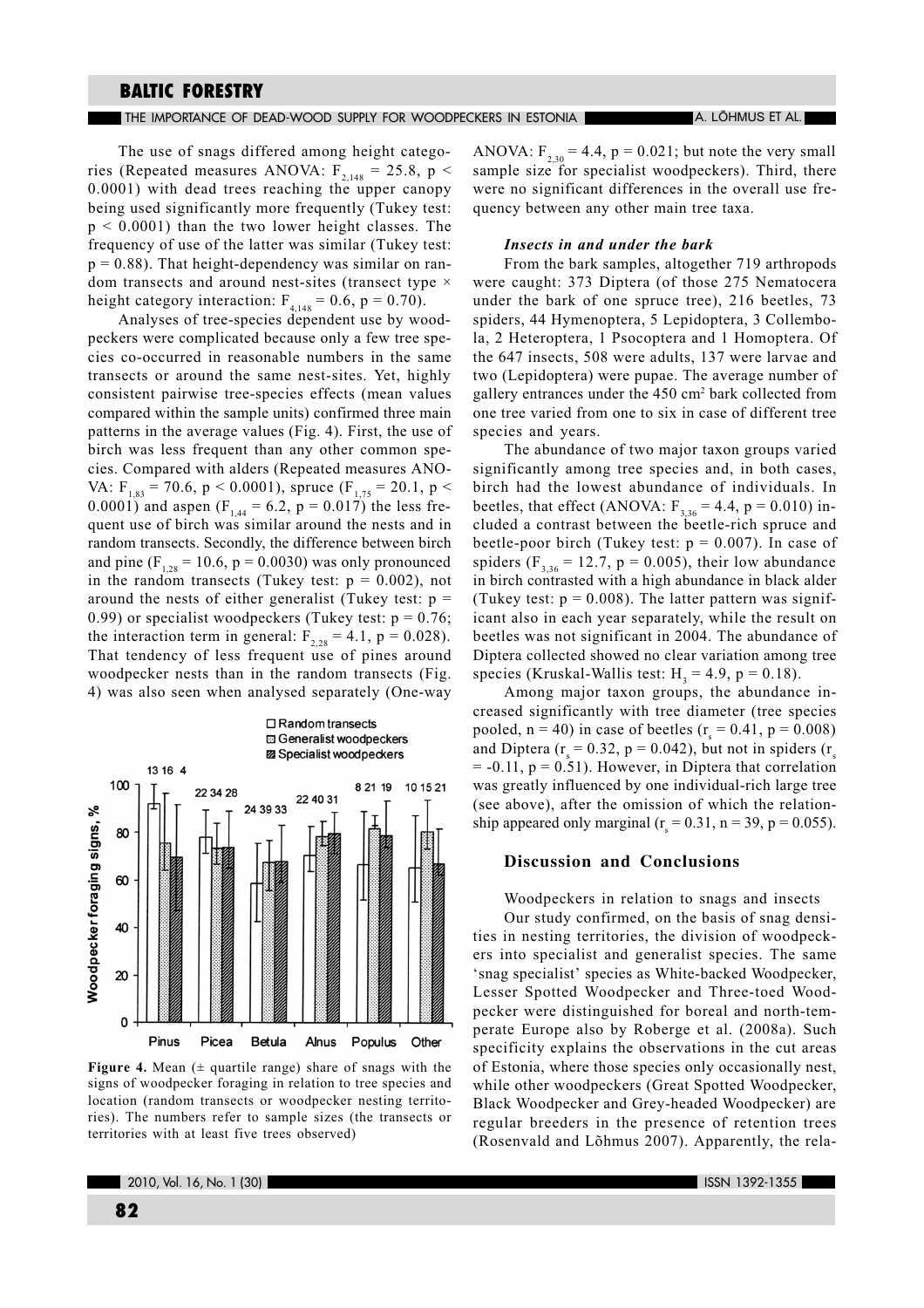#### THE IMPORTANCE OF DEAD-WOOD SUPPLY FOR WOODPECKERS IN ESTONIA

# **BALTIC FORESTRY**

A. LÕHMUS ET AL.

tively abundant supply of harvesting slash and logs does not compensate the scarcity of snags in cut areas (see Lõhmus et al. 2005), probably because the downed dead wood is inaccessible in winter. The lack of extensive use of downed wood by woodpeckers was also documented in our study.

In general, our study supported the idea that snags vary in their quality for woodpeckers, and that variation is at least partly related to invertebrate abundance. In particular, specialised woodpeckers nested in areas with abundant snags of Norway spruce and black alder - the tree species hosting the highest numbers of wintering beetles and spiders, respectively. Black alder also was the tree species most extensively pecked by woodpeckers. The observations on the quality of Scots pine, birches, and snags of different sizes require additional explanations, however.

Three independent datasets indicated an avoidance of Scots pine snags by specialist woodpeckers: the logistic regression models revealing those snags as the only type actually avoided around nests (also different from the nest-sites of generalist woodpeckers), their generally low frequency of use there (Fig. 4), and the rare incidence of extensive use by woodpeckers. Such avoidance does not contradict the fact that, at the same time, the bark samples from pine snags did not appear particularly arthropod-poor. This is because the supply of Scots pine snags in our study area, differently from any other tree species, mostly contains decorticate trunks (Lõhmus and Lõhmus 2001). Hence, the total abundance of hibernating arthropods per trunk is still lowest in pine snags. Moreover, typical pine stands are situated in nutrient-poor sites, which may have a poor food base for woodpeckers in general. These ideas are supported by summer window-trapping of insects on the same four tree species in our random transects: the lowest numbers of insects were trapped on pines with no difference between dead and live trunks (in other tree species, dead trees were generally more insect-rich) and the general arthropod composition on pine snags differed from that on the snags of all other tree species (Soon 2004).

Birch had fewest arthropods per bark area in winter and also fewest woodpecker foraging signs. Those findings may be related to the relatively smooth bark of birch, which offers less cover for hibernating arthropods. However, woodpeckers did not avoid birch around their nests, and the trapping study cited above (Soon 2004) actually recorded the highest insect abundance in summer on dead birch. One explanation to such pattern is that the value of birch snags for woodpeckers is due to the rich insect fauna inhabiting their characteristically abundant fruit-bodies of Fomes fomentarius (Aulén 1991). That importance may have been

missed because woodpecker foraging was usually recorded based on the pecking of the trunks only (old fruit-bodies seemed to be damaged for various reasons). Additionally, the abundance of birch around the woodpecker nests may result from the actual preference by them for insect-rich black alders, which usually grow in mixed stands with birch in our study area.

In terms of tree size, a novel finding was that the density of insects (at least beetles) per surface area was larger in larger-diameter trees. As a result, the total per-tree insect abundance may increase disproportionately to tree size; for example, because of a thicker or coarser bark of larger trees. This contrasts with an intuitive idea that, in case of equal volumes, smaller dead trees would provide more habitats for surfacedwelling organisms (Kruys and Jonsson 1999). Such complex relationships could not be explored with our data, but the window-trapping of insects in summer typically also yielded more individuals from larger-diameter snags (Soon 2004) and the tallest snags were more frequently used by woodpeckers (similar evidence from North America: Hutto 1995, Gunn and Hagan 2000). Nevertheless, the real value of such snags for woodpeckers in Estonia was apparently minor because they were rare (Table 1), the incidence of extensive foraging by woodpeckers was not related to tree diameter, and distinguishing the size fractions never improved the models of woodpeckers' nest-site preferences. Given also that the actual responses of insects to snag size may be highly species-specific (Lindhe et al. 2005), the significance of small snags and stumps should not be forgotten while establishing snag conservation targets, which usually have considered large snags only (e.g. Bütler et al. 2004).

## **Implications for forest management**

We concur with the previous suggestions that the requirements of specialist woodpeckers can be used for deriving tentative targets of snag-retention in forestry (Bütler et al. 2004, Roberge et al. 2008a). In this study, their nesting probability increased from 25% to 75% when the densities of snags of  $>5$  cm in diameter (pine snags excluded) increased from 100 to 200 trunks per hectare. It should be stressed that those numbers represent the environments sustaining viable woodpecker populations: the trends for all the three specialist species have been either stable or increasing since the 1970s in Estonia (Elts et al. 2009). This is a different situation than in several intensively managed forest regions where the woodpeckers are declining or have even gone locally extinct (Roberge et al. 2008a). Interestingly, in the breeding areas of a Norwegian viable population of White-backed Woodpeckers the average abundance of dead trees  $(154$  trees  $>5$  cm in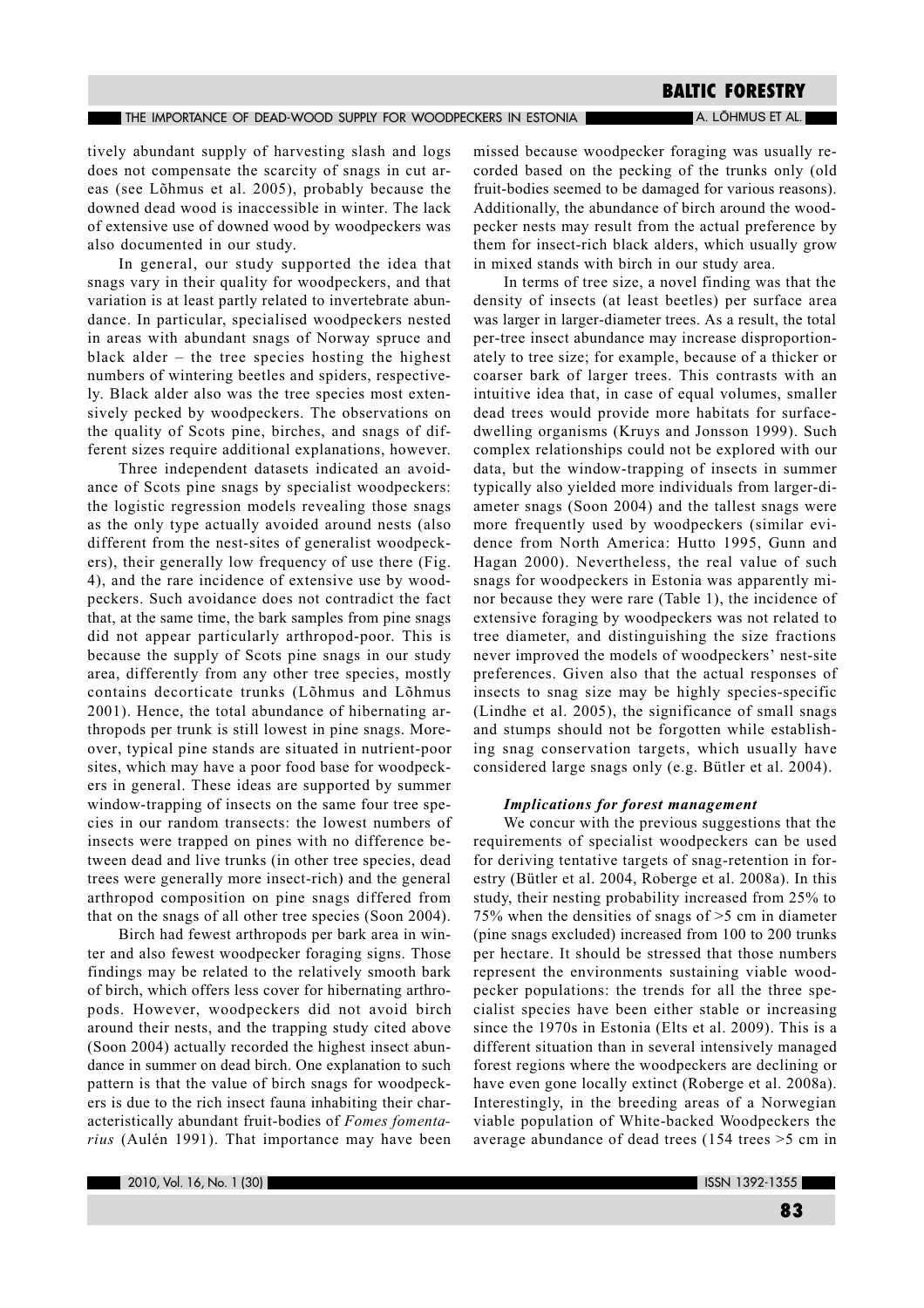#### THE IMPORTANCE OF DEAD-WOOD SUPPLY FOR WOODPECKERS IN ESTONIA THE THAN LOHMUS ET ALL

diameter per ha; Hogstad and Stenberg 1994) was almost identical to that recorded by us (Fig. 1a). However, that population also used Scots pine, which was avoided in our study area.

Another finding of management value was the scale of the most pronounced preferences and snaguse around the woodpecker nests, i.e.  $200-300$  m radius (Fig. 2). This suggests a minimum size of habitat patches for the specialised species. However, because the actual home-ranges of the woodpeckers are much larger, particularly in winter (Angelstam et al. 2004), there should be a network of such snag-rich patches in forest landscapes. In this respect, a good connectedness of our study area was revealed by considerable snag densities and frequency of their use by woodpeckers in the random transects.

The target patches for snag management (particularly when enhancing landscape connectivity) are not necessarily mature stands only because woodpeckers appeared to frequently use snags of all sizes. In the absence of thinnings, considerable quantities of snags spontaneously develop even in first-generation midaged forests, such as alder and birch stands on abandoned agricultural lands (Lõhmus and Lõhmus 2005). Moreover, several insectivorous woodpecker species, including the Three-toed Woodpecker, are adapted to use naturally disturbed areas, such as post-fire communities (Hutto 1995). Hence, in addition to appropriate planning of set-aside stands and thinnings, ecologically sound snag retention guidelines should also be elaborated for final fellings and for the salvage logging of fire- or storm-disturbed areas (Hutto 2006). A promising technique is to retain dead and dying trees in small patches or at the edges of the harvested area because decayed snags are easily destroyed by the machinery in the main cutting area. Where natural snags are lacking, purposeful creating of high stumps during conventional harvesting operations is a promising technique (Lindbladh and Abrahamsson 2008).

We propose that, in addition to woodpeckers, two other taxon groups with distinct requirements should be considered for integrated snag management: (1) epixylic lichenized and non-lichenized fungi and (2) mono- or oligophagous insects. The first taxon group requires decorticate snags (Holien 1996, Lõhmus and Lõhmus 2001) - differently from the bark-covered snags important to woodpeckers for their invertebrate fauna in or under the bark (Aulén 1991). Combining those requirements highlights the importance of retaining large snags, which more probably have both barkcovered and decorticate patches and also persist longer to enable passively dispersing species to colonize them (Lõhmus and Lõhmus 2001). Snag persistence and large size are also crucial for vertebrates nesting

there (e.g. Lõhmus 2003). Insect communities in snags vary according to tree species, decay stage, the decomposing fungal species and canopy closure (e.g. Kaila et al. 1994, 1997, Saint-Germain et al. 2007, Lindbladh and Abrahamsson 2008). For this taxon group, diverse snag supply should be provided on the landscape scale (Lindbladh and Abrahamsson  $2008$ ) – a requirement different from that of woodpeckers, which primarily benefited from abundance, not the diversity or location of snags.

Finally, we draw attention to that dead wood also includes dead branches in the crowns of old live trees, which were not considered in our study but may provide important prey for specialist woodpeckers (Pettersson 1983, Smith 2007). Such trees are relatively rare in forests managed with clear-cuttings but they may play a substantial role for dead-wood dependent organisms in uneven-aged silvicultural systems and traditional cultural landscapes (note the two woodpecker pairs nesting in cemeteries in our study as well). Hence, senescent trees should be included when considering snag-retention targets for uneven-aged systems.

## Acknowledgements

We thank Piret Lõhmus for the supplementary dead-wood dataset and Jaanus Remm for planning the transects and marking them in the field. The comments by Piret Lõhmus, Raul Rosenvald and two anonymous reviewers helped to improve the manuscript. Valentina Krivtsova prepared the Russian summary. The research was supported by the Estonian Science Foundation (grants 5257 and 7402), the Estonian Ministry of Education and Science (project  $SF0180012s09$ ) and the European Union through the European Regional Development Fund (Centre of Excellence FIBIR).

### **References**

- Angelstam, P., Roberge, J. M., Lõhmus, A., Bergmanis, M., Brazaitis, G., Dönz-Breuss, M., Edenius, L., Kosinski, Z., Kurlavičius, P., Lārmanis, V., Lūkins, M., Mikusiński, G., Račinskis, E., Strazds, M. and Tryjanowski, P. 2004. Habitat modelling as a tool for landscape-scale conservation  $-$  a review of parameters for focal forest birds. Ecological Bulletins 51: 427-454.
- Aulén, G. 1988. Ecology and distribution of white-backed woodpecker (Dendrocopos leucotos) in Sweden. Doctoral thesis, Swedish University of Agricultural Sciences, Department of Wildlife Ecology, Uppsala.
- Aulén, G. 1991. Increasing insect abundance by killing deciduous trees: a method of improving the food situation for endangered woodpeckers. Holarctic Ecology 14: 68-80.
- Bull, E. L. and Holthausen, R. S. 1993. Habitat use and management of pileated woodpeckers in northeastern Oregon. The Journal of Wildlife Management 57: 335-345.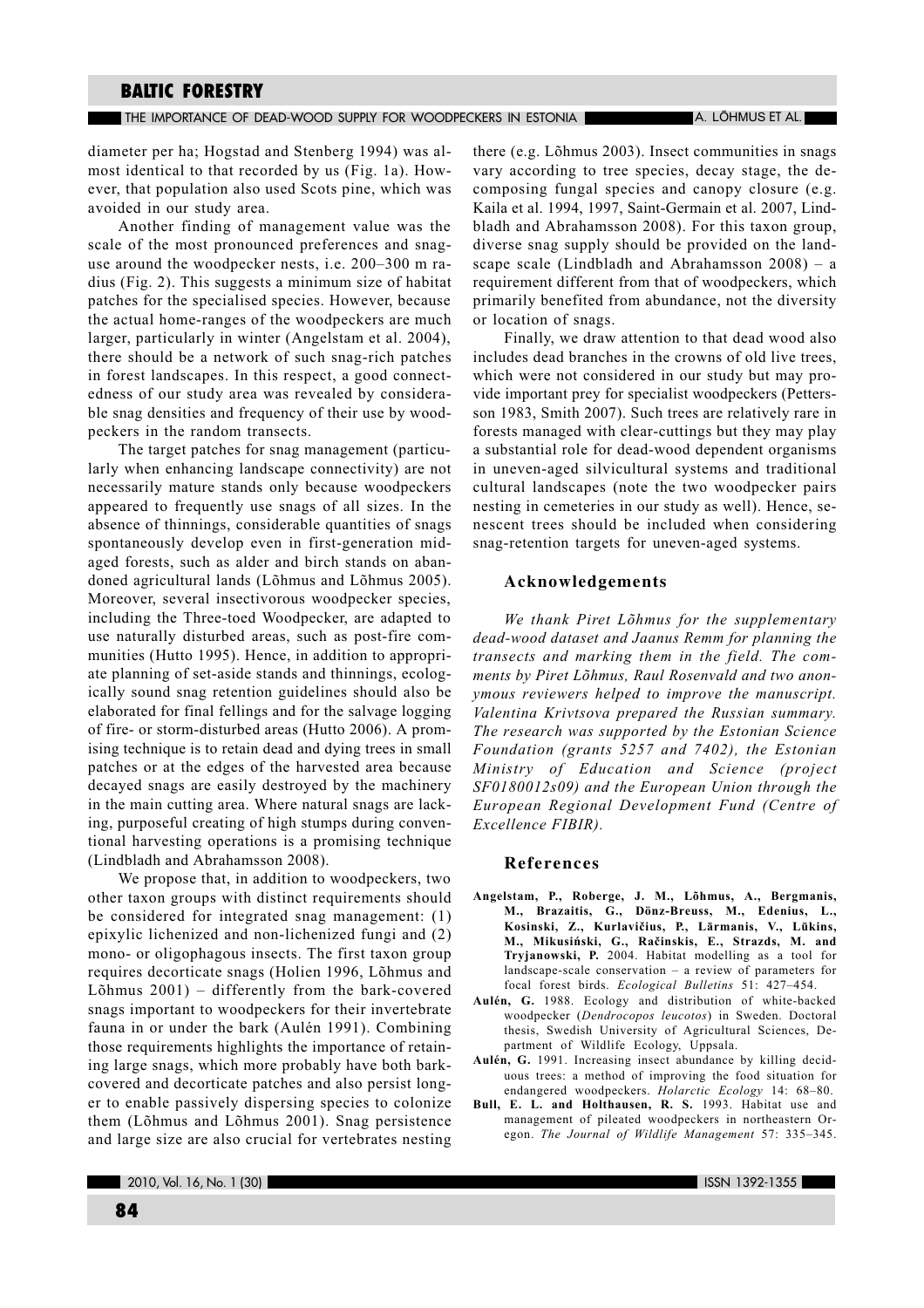#### THE IMPORTANCE OF DEAD-WOOD SUPPLY FOR WOODPECKERS IN ESTONIA

A. LÕHMUS ET AL.

- Bütler, R., Angelstam, P. and Schlaepfer, R. 2004. Quantitative snag targets for the three-toed woodpecker Picoides tridactylus. Ecological Bulletins 51: 219-232.
- Drapeau, P., Nappi, A., Imbeau, L. and Saint-Germain, M. 2009. Standing deadwood for keystone bird species in the eastern boreal forest: Managing for snag dynamics. Forestry Chronicle 85: 227-234.
- Elts, J., Kuresoo, A., Leibak, E., Leito, A., Leivits, A., Lilleleht, V., Luigujõe, L., Mägi, E., Nellis, R., Nellis, R. and Ots, M. 2009. Eesti lindude staatus, pesitsusaegne ja talvine arvukus 2003-2008 [Status and numbers of Estonian birds, 2003-2008]. Hirundo 22: 3-31, (in Estonian with English summary)
- Grove, S. J. 2002. Saproxylic insect ecology and the sustainable management of forests. Annual Review of Ecology and Systematics  $33: 1-23$ .
- Gunn, J. S. and Hagan J. M., III. 2000. Woodpecker abundance and tree use in uneven-aged managed, and unmanaged, forest in northern Maine. Forest Ecology and Management 126: 1-12.
- Hagemeijer, W. J. M. and Blair, M. J. (Editors) 1997. The EBCC Atlas of European Breeding Birds: Their Distribution and Abundance. T & AD Poyser, London. 903 p.
- Hogstad, O. and Stenberg, I. 1994. Habitat selection of a viable population of white-backed woodpeckers Dendrocopos leucotos. Fauna Norvegica Series C Cinclus 17: 75-94
- Hutto, R. L. 1995. Composition of bird communities following stand-replacement fires in Northern Rocky Mountain (U.S.A.) conifer forests. Conservation Biology 9: 1041-1058
- Holien, H. 1996. Influence of site and stand factors on the distribution of crustose lichens of the caliciales in a suboceanic spruce forest area in central Norway. The Li $chenologist 28: 315-330.$
- Hutto, R. L. 2006. Toward meaningful snag-management guidelines for postfire salvage logging in North American conifer forests. Conservation Biology 20: 984-993.
- Kaila, L., Martikainen, P., Punttila, P. and Yakovlev, E. 1994. Saproxylic beetles (Coleoptera) on dead birch trunks decayed by different polypore species. Annales Zoologici Fennici 31: 97-107.
- Kaila, L., Martikainen, P. and Punttila, P. 1997. Dead trees left in clear-cuts benefit saproxylic Coleoptera adapted to natural disturbances in boreal forest. Biodiversity and Conservation 6: 1-18.
- Kruys, N. and Jonsson, B. G. 1999. Fine woody debris is important for species richness on logs in managed boreal spruce forests of northern Sweden. Canadian Journal of  $Forest$  Research  $29 \cdot 1295 - 1299$
- Lindbladh, M. and Abrahamsson, M. 2008. Beetle diversity in high-stumps from Norway spruce thinnings. Scandinavian Journal of Forest Research 23: 339-347.
- Lindhe, A., Lindelöw, Å. and Åsenblad, N. 2005. Saproxylic beetles in standing dead wood: density in relation to substrate sun-exposure and diameter. Biodiversity and Conservation 14: 3033-3053.
- Lõhmus, A. 2002. The lack of old-growth forest a threat to Estonian biodiversity. Proceedings of the Estonian Academy of Sciences, Biology/Ecology 51: 138-144.
- Lõhmus, A. 2003. Do Ural owls suffer from the lack of nest sites in managed forests? Biological Conservation 110:  $1 - 9$ .
- Lõhmus, A. 2004. Breeding bird communities in two Estonian forest landscapes: are managed areas lost for biodiversity conservation? Proceedings of the Estonian Academy of Sciences, Biology/Ecology 53, p. 52-67.
- Lõhmus, A. 2005. Are timber harvesting and conservation of nest sites of forest-dwelling raptors always mutually exclusive? Animal Conservation 8: 443-450.
- Lõhmus, A. and Lõhmus, P. 2005. Coarse woody debris in mid-aged stands: abandoned agricultural versus long-term forest land. Canadian Journal of Forest Research 35:  $1502 - 1506$ .
- Lõhmus, A., Elts, J., Evestus, T., Kinks, R., Kulpsoo, L., Leivits, A., Nellis, R. and Väli, Ü. 2000. Rähnide arvukusest Eestis [Numbers of breeding woodpeckers in Estonia]. Hirundo 13: 67-81, (in Estonian with English summary)
- Lõhmus, A., Lõhmus, P., Remm, J. and Vellak, K. 2005. Old-growth structural elements in a strict reserve and commercial forest landscape in Estonia. Forest Ecology and Management 216:  $201-215$ .
- Lõhmus, P. and Lõhmus, A. 2001. Snags, and their lichen flora in old Estonian peatland forests. Annales Botanici Fennici 38: 265-280.
- Martikainen, P., Kaila, L. and Haila, Y. 1998. Threatened beetles in white-backed woodpecker habitats. Conservation Biology, 12: 293-301.
- Mikusiński, G., Gromadzki, M. and Chylarecki, P. 2001. Woodpeckers as indicators of forest bird diversity. Conservation Biology 15: 208-217.
- Pettersson, B., 1983. Foraging behaviour of the middle spotted woodpecker Dendrocopos medius in Sweden. Holarctic Ecology 6: 263-269.
- Powell, H. D., Hejl, S. J. and Six, D. L. 2002. Measuring woodpecker food: a simple method for comparing woodboring beetle abundance among fire-killed trees. Journal of Field Ornithology, 73: 130-140.
- Roberge, J.-M., Angelstam, P. and Villard, M.-A. 2008a. Specialised woodpeckers and naturalness in hemiboreal forests - Deriving quantitative targets for conservation planning. Biological Conservation 141: 997-1012.
- Roberge, J.-M., Mikusiński, G. and Svensson, S. 2008b. The white-backed woodpecker: Umbrella species for forest conservation planning? Biodiversity and Conservation  $17: 2479 - 2494.$
- Rosenvald, R. and Lõhmus, A. 2007. Breeding birds in hemiboreal clear-cuts: tree retention effects in relation to site type. Forestry 80: 503-516.
- Saint-Germain, M., Drapeau, P. and Buddle, C. M. 2007. Host-use patterns of saproxylic phloeophagous and xylophagous Coleoptera adults and larvae along the decay gradient in standing dead black spruce and aspen. Ecography 30: 737-748.
- Siitonen, J. 2001. Forest management, coarse woody debris and saproxylic organisms: Fennoscandian boreal forests as an example. Ecological Bulletins 49: 11-41.
- Smith, K. W. 2007. The utilization of dead wood resources by woodpeckers in Britain. Ibis 149, Suppl. 2: 183-192.
- Soon, M. 2004. Putukate arvukus ja koosseis surnud puudel sõltuvalt puu liigist ja jämedusest [Abundance and composition of insects on snags depending on tree species and size]. BSc thesis, University of Tartu, Estonia, (in Estonian with English summary)
- Väli, Ü., Treinys, R. and Lõhmus, A. 2004. Geographical variation in macrohabitat use and preferences of the lesser spotted eagle Aquila pomarina. Ibis 146: 661-671.

Received 18 October 2009 Accepted 15 March 2010

 $2010.$  Vol. 16, No. 1 (30)

ISSN 1392-1355